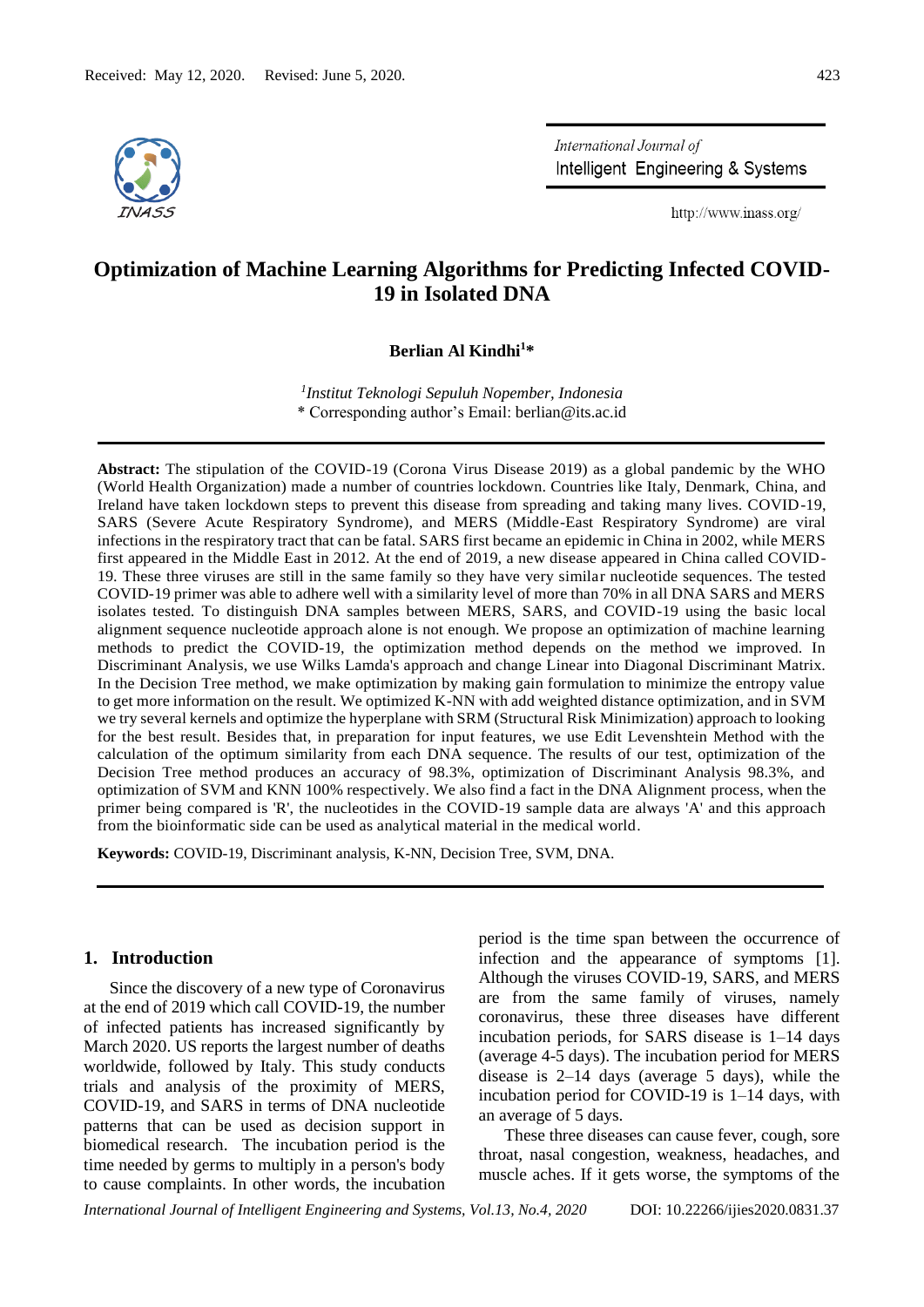three can resemble pneumonia. The big difference between these three diseases is that COVID-19 is rarely accompanied by colds and digestive complaints, such as bowel movements, nausea, and vomiting. The spread of coronavirus from animals to humans is actually very rare, but this is what happened to COVID-19, SARS, and MERS. Humans can get the coronavirus through direct contact with animals infected with this virus. This method of transmission is called zoonotic transmission [2].

SARS is known to be transmitted from mongoose to humans and MERS is transmitted from humped camels. While in COVID-19, there are allegations that the animal that first transmitted the disease to humans was a bat. A person can become infected with the Coronavirus if he inhales a splash of saliva released by a COVID-19 sufferer when sneezing or coughing. Not only that, but transmission can also occur if someone holds an object that has been contaminated with COVID-19 saliva splashes and then holds the nose or mouth without washing hands first. SARS and COVID-19 are known to spread more easily from human to human than MERS [3]. And when compared with SARS, the transmission of COVID-19 from human to human is easier and faster. So far, the death rate from COVID-19 is not higher than SARS and MERS. The SARS death rate reaches 10%, while MERS reaches 37%. However, the transmission of COVID-19 which is faster than SARS and MERS cause the number of sufferers of this disease to increase sharply in a short time. So far, there is no proven drug that is effective in dealing with COVID-19 [4]. Several antiviral drugs, such as oseltamivir, cloroquine, lopinavir, and ritonavir, have been tried to be given to COVID-19 patients while continuing to be studied. Whereas in SARS and MERS, administration of lopinavir, ritonavir, and the latest broad-spectrum antiviral drug called Remdesivir has been proven effective as a treatment. In patients with Coronavirus infection with severe symptoms, in addition to antiviral drugs, they also need to get fluid therapy (infusion), oxygen, antibiotics, and other medicines according to symptoms that appear. Patients with COVID-19 also need to be treated in the hospital so that their condition can be monitored and not transmit the infection to others [5].

In this study, we compared the similarity patterns of the SARS and MERS nucleotide structures with COVID-19 to determine the similarity of the nucleotides with the bioinformatic approach. The data we used consisted of 20 COVID-19 DNA samples, 20 SARS DNA samples, 20 MERS DNA samples, and primers from COVID-19. The three types of DNA samples tested have a short enough distance or in other words have a high enough similarity value when compared to the Primary COVID-19. So if we detect the presence of a coronavirus simply by matching a DNA sample with a COVID-19 primer, then all DNA samples, both SARS and MERS, will be detected as COVID-19. Apart from biomedical, if it is discussed from the perspective of bioinformatics, the process of string similarity alone or the basic sequence alignment is not enough to prove that the DNA sample includes Covid-19 because SARS and MERS still have close kinship values.

Therefore, it is necessary to add a machine learning method to study the distance pattern of each DNA sample so that it can be known and predicted where the DNA infected with COVID-19 really is. We optimize the four machine learning methods, namely Decision Tree, Discriminant Analysis, K-NN, and SVM. The optimization process of each machine learning method varies according to the need to get the best prediction results. Good input features will provide predictive analysis of machine learning with good results. For the DNA Alignment process we use the Edit Levenshtein algorithm with the addition of a DNA sequence normalization filter that meets the positive minimum limit and has the greatest similarity to the primers being compared as an input feature. We describe the optimization process in each method in Chapter 3, while we present the analysis of the results and the discussion in Chapter 4, and Chapter 5 contains conclusions from the results of our research. The results of the study show that the optimization of machine learning method is very helpful in predicting DNA samples by producing accuracy values above 98% for all methods that have been optimized, that were not able to be done in the previous string similarity process.

### **2. Literature study**

DNA alignment is a method for analyzing the sequence of a DNA sample by aligning the sequence with another sequence. In bioinformatics, the nucleotide alignment method can also be said with the character comparison method. In one isolated file DNA can consist of tens of thousands of nucleotide sequences. In large numbers, the process of finding patterns in a sample will require significant time, therefore the speed of an algorithm in determining patterns is an important factor. Research before comparing the performance of the Brute Force, Knuth-Morris-Pratt, and Boyer Moore algorithms to find patterns in isolated DNA [6]. In the process of finding DNA patterns, there are millions of sequences that are compared, so the speed and accuracy of an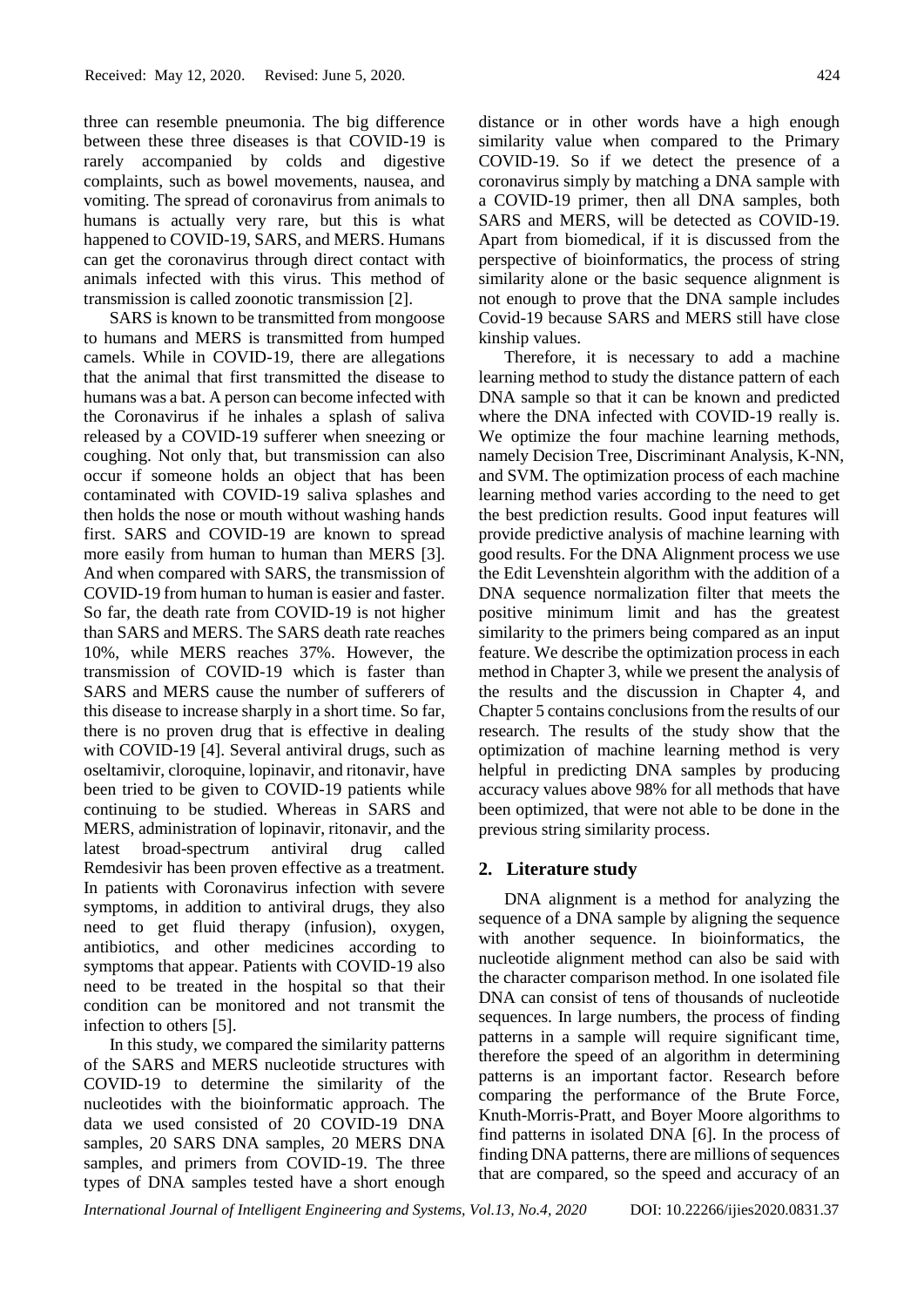algorithm in finding these patterns is a major factor. In addition, the length of the primary characters that are not always the same can also provide different distance measurement results, one of the solution problems is by adding the normalization method to the Hamming algorithm so that the comparison process between primers can be balanced [6].

Decision Tree method is often used to determine a problem with multilevel consideration factors [7]. A condition can be chosen based on the selection of previous conditions and continues to flow until the final decision. This method can help provide a decision on the number of hospital costs to be paid by a patient by looking at the background factors of the patient [8]. Decision tree is one of the strong data mining that can be used to understand the factors that influence health condition decisions. Decision trees can be used to design factors in an urban environment that can affect health outcomes [10]. Previous research used a decision tree learning algorithm called classification and regression tree (CART) for CAD diagnosis as an alternative to the currently available diagnostic methods [10]. In machine learning, sometimes a problem occurs because of an unbalanced data set, this can be overcome by applying ensemble learning. Decision Tree method can be used as an initial classification in the ensemble learning method [11].

Beside decision tree method, machine learning methods that are also often compared are discriminant analysis and SVM [13]. Discriminant Analysis can be applied as a kernel for discrete crossmodels to reduce the loss in some cases on quantization [13]. Linear Discriminant Analysis (LDA) can be used to classify patterns, this technique is often used to detect illness early in the data set being tested [14]. However, LDA sometimes cannot provide a good classification if it meets data that are matrices covariant and unseparated linear [15]. Problems in this LDA model can be overcome with a new model approach called Lp- and Ls-Norm Distance Based Robust Linear Discriminant Analysis (FLDA-Lsp) [16]. Linear Discriminant Analysis is also able to classify the bent of a cell based on bispectral invariant features and the results of this classification can be analyzed in more detail by combining the SVM method [17]. For speaker recognition, Discriminant Analysis can be used by make optimization in Kernel Discriminant Analysis (KDA) in higher dimension [18]. In addition to a linear approach, to solve unstructured Covariance matrices is by applying Vanishing Non-Linear Discriminant Analysis (VNDA), this method is able to solve the ratio of trace problems on limited polynomials data [19].

KNN is one of the supervised machine learning methods that are able to solve various problems flexibly [21]. KNN can also be easily combined with other machine learning methods such as SVM, string distance, and neural network [21]. The results of the KNN classification process can increase significantly if at the time of comparison the pattern is given two paired criteria [23]. To determine the node on the KNN sometimes use the average value of the data, the disadvantage of this method is that it cannot determine the really good variable [23]. One solution to this problem is to choose sparse group features as candidates for relevant classes [24]. KNN algorithm is also able to recognize patterns in high-resolution images by calculating the similarity distance around the pixels being compared [25].

Support Vector Machine (SVM) is a supervised machine learning algorithm that is able to solve both classification and regression problems [26]. The way SVM works are to maximize the Hyperplane limit (maximum Hyperplane margin) [27]. There are a number of possible hyperplane choices for a data set, to get the best results from SVM is to determine the maximum Hyperplane [28]. Hyperplane with maximum margins will give better generalization to the classification method [30]. Hyperplane in SVM is not always linear, this model can be in the form of a quadratic curve, or Gaussian in accordance with the kernel that is applied to the data classification process [30].

## **3. Optimization of machine learning algorithms**

### **3.1 DNA alignment**

Sample data from this study totaled 60 isolated DNA consisting of isolated positive DNA infected with COVID-19, MERS, and SARS each of them is 20 samples. All data is taken from the world gene bank [31]. For comparison, we use published Primary COVID-19 data [32, 33]. In one isolated DNA complete gene COVID-19, MERS, and SARS, consisting of 20,000 to 30,000 nucleotide sequences, this number is far more than the other isolated DNA in our previous study [6]. All samples will be compared with each primer, with a total of about 18,000,000 nucleotide comparison processes.

The process of comparing DNA alignment with COVID-19 primers using the Levenshtein distance Edit method. Each isolated DNA will be cut into pieces as long as the number of primary characters and then compared to the primer, calculated the distance of its proximity then shifts again to the next nucleotide. An isolated DNA is said to be positive for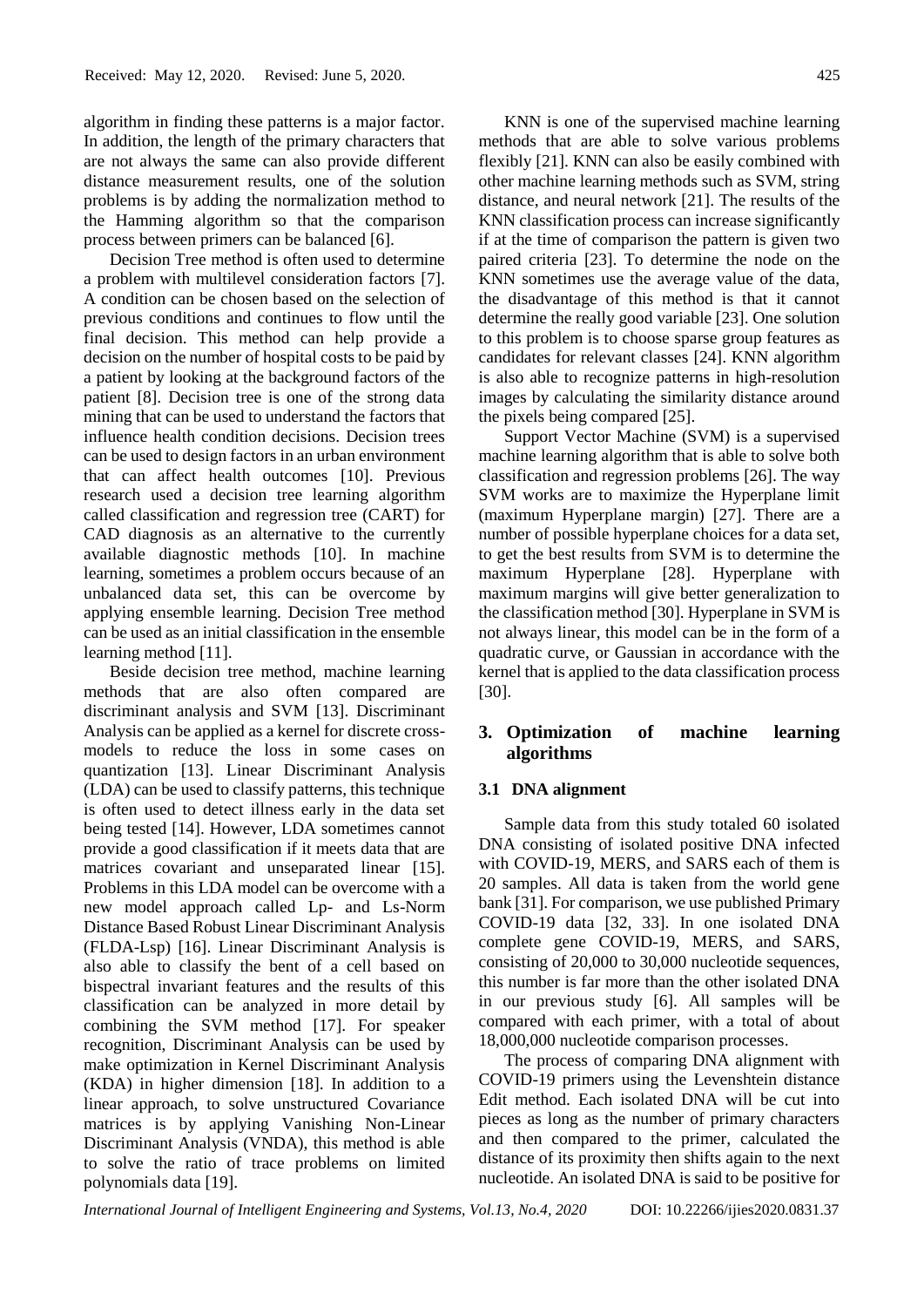a primary virus or bacterium if the similarity level of the nucleotide fragment reaches greater than 70% [34]. In this process, all isolated DNA tested at least one sequence has a similarity greater than 70% in the forward primer, so it can be said that all of the samples are Covid-19. SARS and MERS are indeed still in one group with Covid-19, which is a Coronavirus group, so it has a similar pattern. Therefore, a further predictive analysis process needs to be carried out.

$$
dist_{a,b}(i,j) = \begin{cases} \max(i,j), & if \min(i,j) = 0 \\ \min\begin{cases} dist_{a,b}(i,j) + 1 \\ dist_{a,b}(i,j-1) + 1 \\ dist_{a,b}(i-1,j-1) + 1_{(a_i \neq b_j)} \end{cases} \end{cases}
$$
 (1)

$$
Sim_{a,b} = \frac{dist_{a,b}(i,j)}{n} \times 100\%
$$
 (2)

$$
Var_{(x,b)} = \begin{cases} Sim_{a,b} , & \text{if } \max(Sim_{a,b}) \ge 70 \\ 0 , & \text{if } \max(Sim_{a,b}) \le 70 \end{cases}
$$
 (3)

Eq. (1) is an algorithm to calculate the distance between the sequence of DNA slice (*a*) to the Primer (*b*), while *i* is the character index of *a* and *j* is the character index of *b*. Then from the results of distance calculation, the similarity percentage will be calculated as in Eq  $(2)$ . The variable *n* is the amount or length of the DNA slice being compared, so the percentage of similarity is calculated by dividing the resulting distance value by the number of characters multiplied by 100%. Eq. (3) is an explanation of how we fill the value of the variable independence in the matrix that we build as input features machine learnings.

We conducted various simulations to change the data from the comparison results so that it could be used as an appropriate input feature for machine learning. From some simulation results, the right simulation model in our opinion is to use primers as each input feature. Then every sequence comparison that produces higher similarity from 70% will be entered into the application database. From all data stored in the database, one comparison result that has the highest similarity value on each isolated DNA (has the shortest distance) to a primary will be selected as an input feature. If there is one isolated DNA that does not have a similarity level greater than 70% in a particular primer, then the dataset will be written 0. The amount of training data is the amount of isolated DNA compared to 60 and the number of input features is eight (the number of primers compared), for the target output, there are three classes namely 0 for COVID-19, 1 for SARS, and 2 for MERS.

#### **3.2 Decision tree optimization**

The first Machine Learning algorithm that we tried is the Decision Tree. Decision trees use a hierarchical structure for supervised learning. The process of the decision tree starts from the root node to the leaf node which is done recursively. Where each branching states a condition that must be met and at each end of the tree states the class of data.

We use the Entropy concept which is used to measure "how informative" a node (which is usually called how good it is). Entropy  $(S) = 0$ , if all the examples in *S* are in the same class. *Entropy*  $(S) = 1$ , if the number of examples positive and the number of negative examples in *S* is the same.  $0 \leq Entropy(S)$  $\langle 1 \rangle$ , if the number of positive and negative examples in *S* is not the same. *S* is the case dataset and *k* is the number of *S* partitions, while  $p_j$  is the probability obtained from Sum (Yes / values more than 70%) divided by Total Cases. *k* is the number of input features being selected, and *P* is the condition of the input feature. The Entropy algorithm can be analyze in Eq. (4-5). After getting the entropy value, the attribute selection is done with the largest information gain value.

$$
Entropy(S) = -\sum_{j=1}^{k} p_j log_2 p_j \tag{4}
$$

which can be applied to this case study:

$$
Entropy (S) = -(P_{cov19}log_2 p_{cov19} + P_{sar}log_2 p_{sar} + P_{mer}log_2 p_{mer}
$$
\n
$$
(5)
$$

So the *Gain (A)* value in this case study can be calculated with:

Gain (A) = Entropy (S)  
- 
$$
\sum_{i=1}^{k} \frac{|S_i|}{|S|} \times Entropy (S_i)
$$
 (6)

In Eq. (6), *S* is the sample data space used for training. Variable *A* is the number of attributes, |*Si|* is the number of samples for values *V* and *|S|* is the sum of allsample data, both of which have absolute values. Whereas  $Entropy(S_i)$  is entropy for samples that have a value of *i*. From the application of the formula (6), it can be concluded that the greater the information gain we get, the greater the entropy value that we delete. Because the main purpose of applying this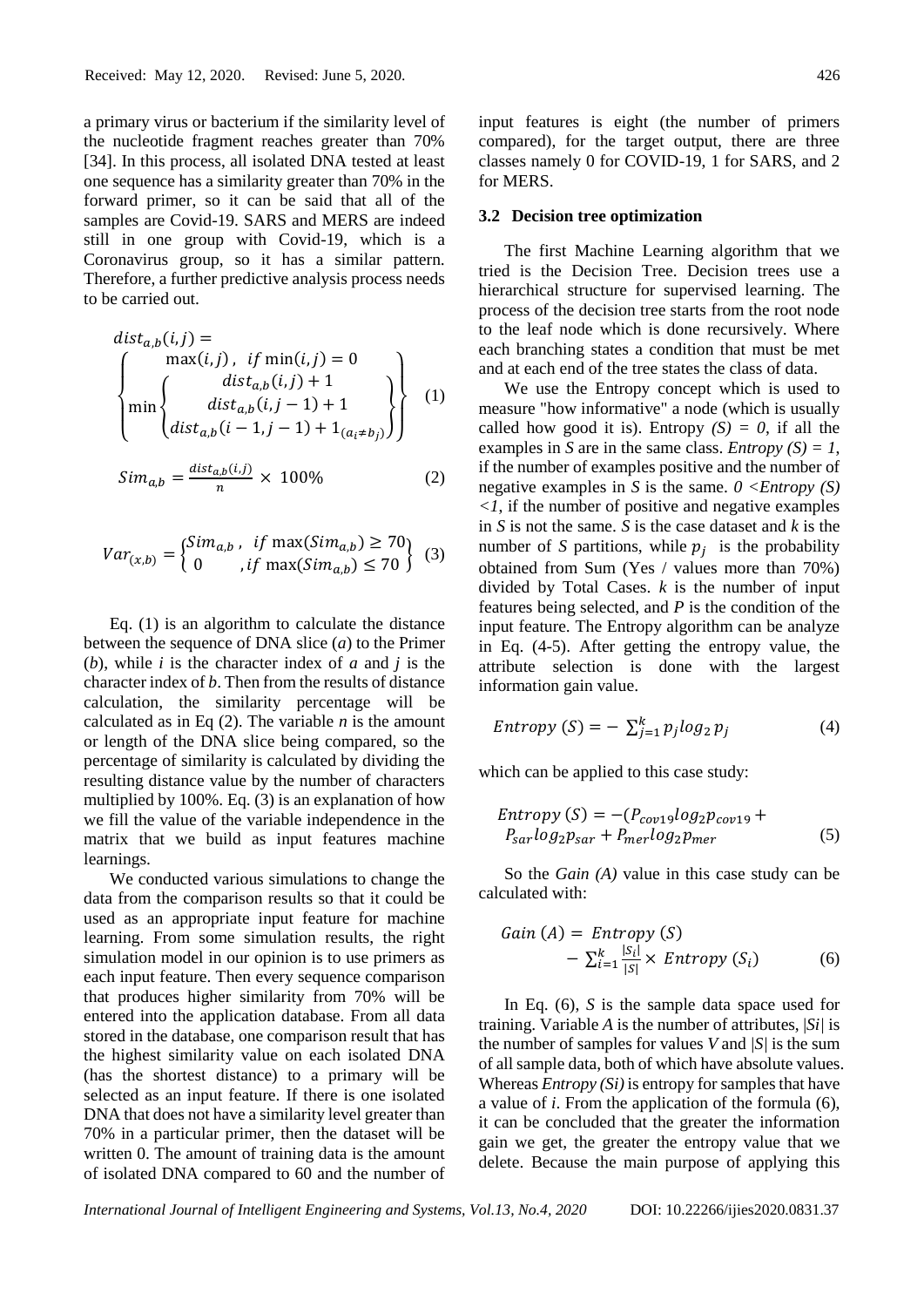gain is to get an entropy value close to 0 or equal to 0.

#### **3.3 Discriminant analysis optimization**

The next method that we tested was a discriminant analysis. In our case study, the dataset tested will be divided into three classes, so it cannot use the linear discriminant analysis method. Then we do the discriminant analysis optimization process by forming an optimal discriminant function with several assumptions about the data used. These assumptions include the data on our independent variables, the multivariate normal distribution and the similarity of variance-covariance matrices between groups. In the preparation of discriminant functions, there are two methods that can be used, namely simultaneous estimation and stepwise estimation. The general model of discriminant analysis is a linear combination of data that can be observed in Eq. (7).  $\vec{w}$  and  $\vec{x}$  are two vectors whose distances are measured using the diagonal discriminant method. To find out the independent variables that can discriminate against a group we use Wilks Lambda method as in Eq. (8).

$$
S_{jk} = a + \vec{w}_j \cdot \vec{x}_{ik} + \dots + \vec{w}_n \cdot \vec{x}_{nk}
$$
 (7)

To find out which independent variables can be discriminated against:

$$
\lambda = \frac{\det(A)}{\det(A+B)} = \frac{\left| \sum_{i=1}^{k} \sum_{j=1}^{n_i} (x_{ij} - \bar{x}_i)(x_{ij} - \bar{x}_i) \prime \right|}{\left| \sum_{i=1}^{k} \sum_{j=1}^{n_i} (x_{ij} - \bar{x})(x_{ij} - \bar{x}) \prime \right|} \tag{8}
$$

In this case study, because there are three groups, so the linear model is converted into a diagonal model. With a diagonal matrix  $Dicr = diag(a_1, ..., a_2)$  and a vector for this dataset become  $vec = |$  $x_1$ ⋮  $x_n$ ]. So vector operations can be observed in Eq. (9).

$$
Dicr_{vec} = diag(y_1, ..., y_n) \begin{bmatrix} x_1 \\ \vdots \\ x_n \end{bmatrix}
$$

$$
= \begin{bmatrix} y_1 \\ \vdots \\ y_n \end{bmatrix} \begin{bmatrix} x_1 \\ \vdots \\ x_n \end{bmatrix} = \begin{bmatrix} y_1 x_1 \\ \vdots \\ y_n x_n \end{bmatrix} \qquad (9)
$$

 $11.21$ 

In the process of optimization, we tested several kernel analysis including linear, multiple, and diagonal. The test results show that the diagonal discriminant analysis gives the best results compared to other kernels in this case study.

#### **3.4 K-NN optimization**

The K-Nearest Neighbor algorithm uses Neighborhood Classification as the predicted value of the new instance value. In this case, the variables we use are independent variables (variables that are not related to each other) so it can be said that these variables are input features. To calculate the distance between nodes and surrounding neighbors we use the Euclidean distance algorithm, we add weighted distance optimization between one node and another [35]. The kNN optimization algorithm can be observed in Eqs.  $(10)-(12)$ , where L is the data set to be grouped.

$$
L = \{ (y_i, x_i), i = 1, ..., n_L \tag{10} \}
$$

$$
d(x, x_{(1)}) = min_i(dist_{a,b}(x, x_i))
$$

with distance:

$$
dist_{a,b} = \sqrt{(x_b - x_a)^2 + (y_b - y_a)^2}
$$

$$
= (\sum_{a=1}^{b} (x_{ia} - x_{ja})^2)^{\frac{1}{2}}
$$

node turn into the class by weighted

$$
\hat{y} = max_r \left( \sum_{i=1}^{k} w_{(I)} I(y_{(i)} = r) \right)
$$
 (11)

 $\hat{y}$  is the max value of a node to the neighbor value compared whether the node has a similarity to the neighbor. rom our test results analysis, the amount of K that we determined also determines the results of the classification. The number of output classes produced can be influenced by the number of distance neighbors or the specified number of K. It can be observed a pattern that by using an odd K, our test results produce a more precise predictive value, the K we use in this study is 1.

#### **3.5 SVM optimization**

Support Vector Machine (SVM) is a learning system that uses hypothetical spaces in the form of linear functions in a high-dimensional feature space, trained with learning algorithms based on optimization theory by implementing learning bias derived from statistical learning theory. To classify data that cannot be separated linearly the SVM formula must be modified because no solution will be found. Therefore, the two bounding fields must be changed so that they are more flexible (for certain conditions) by adding the variable  $S_i$  ( $S_i \geq$  $0, \forall i: S_i = 0$  if  $x_i$  is classified correctly) to be  $x_i w$  +  $b \ge 1 - S_i$  for class 1 and  $x_i w + b \le -1 + S_i$  for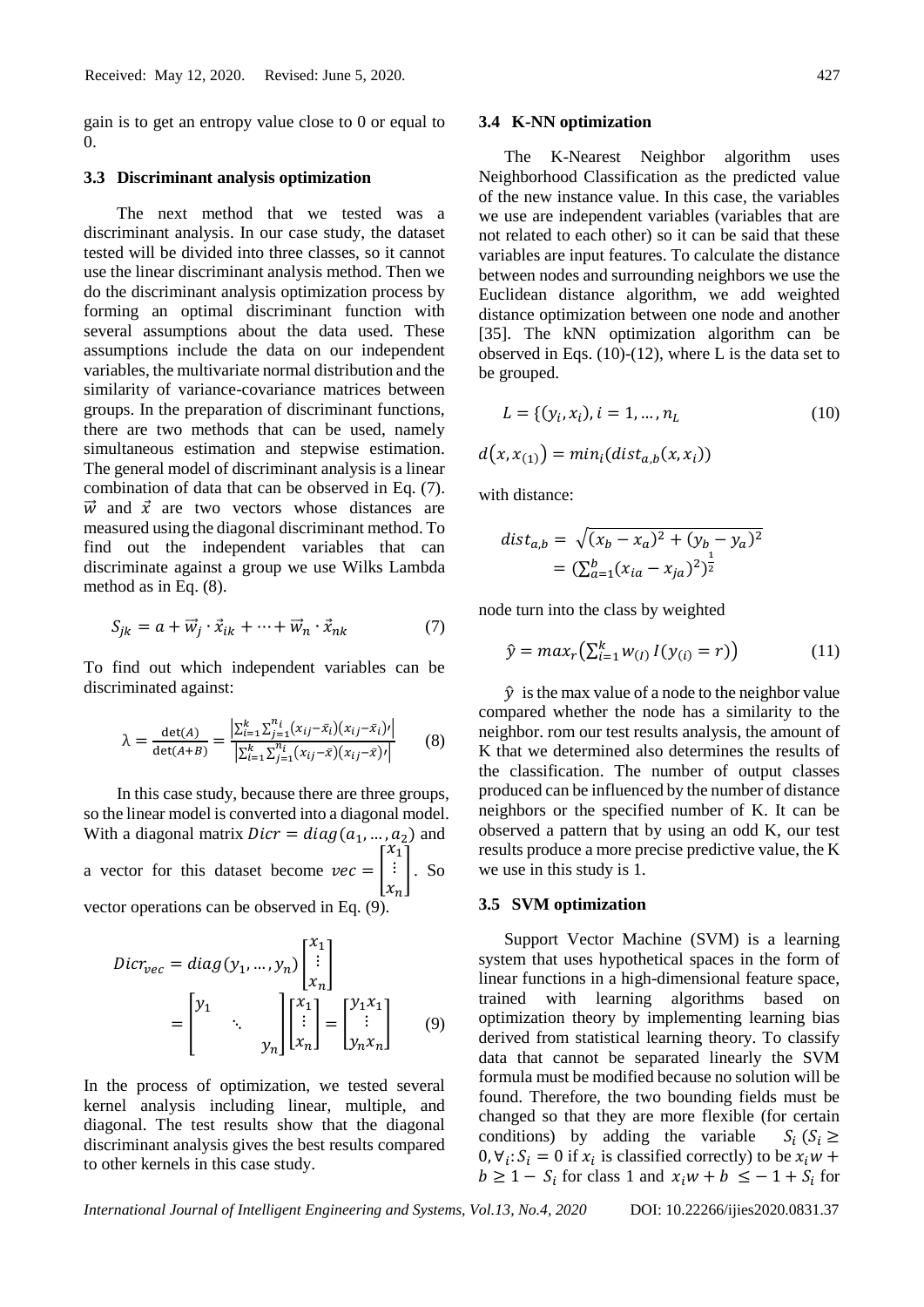class 2. Finding the best separator field by adding the variable  $S_i$  is often also called the soft margin hyperplane. In this study we use a Gaussian kernel that can be optimized as in Eqs.  $(12)-(13)$ .

$$
k(x_i, x_j) = \exp(-\gamma ||x_i, x_j||)^2
$$
 (12)

Can be applied for  $\gamma = 0$ , if the parameter is different then  $\gamma = \frac{1}{\sqrt{2}}$  $\frac{1}{(2\sigma^2)}$  and the hyperplane optimization become:

$$
y_i(\vec{w} \cdot \vec{x_1} - b) \ge 1, \text{ for } i = 1, \dots, n
$$
  
\n
$$
\left[ \frac{1}{2} \sum_{i=1}^n \max(0.1 - y_i(\vec{w} \cdot \vec{x_1} - b)) \right] + \gamma ||\vec{w}||^2
$$
  
\n
$$
\min_{\frac{1}{2}} |w|^2 + C \left( \sum_{i=1}^n S_i \right) \quad \text{or}
$$
  
\n
$$
s.t. y_i(w.x_i + b) \ge 1 - S_i \quad \text{or}
$$
  
\n
$$
S_i \ge 0
$$
\n(13)

C is the parameter that determines the large selection and the data value is determined by the user. This optimization process follows the rules of Structural Risk Minimization (SRM). SRM principle is finding a subset of space. The hypothesis is chosen so that the upper limit is the actual risk by using that subset minimized. SRM aims to minimize actual risk by minimizing error in training data. In this study, minimizing  $\frac{1}{2} |w|^2$  are equivalent to minimizing VC dimension and minimize  $C(\sum_{i=1}^{n} S_i)$  means minimizing error in training data [36].

#### **4. Result and discussion**

In the string similarity process, the results of matching the character of each primer to each isolated DNA tested give varying degrees of similarity. What's interesting about this study is that all isolated DNA tested both SARS, MERS, and COVID-19 all yield a similarity percentage of higher than 69% at least in one of the COVID-19 primers compared, so it can be said that the sample is positive for COVID-19. Table 1 shows the number of sequences that have a higher similarity percentage of 69% in each primer. It can be observed that the sequence tends to have a high similarity value in the forward primary, but some also have a high similarity value in the primary refers.

Below is a piece of positive DNA COVID-19 accession code LR757996.1 on index 15850, MERS accession code MG923468.1 on index 1858, SARS accession code NC\_004718 on index 15798. On the MERS DNA, there is one insert command that is

adding T nucleotides blue characters) to get the shortest distance.

| Primer   | : GTGARATGGTCATGTGTGCCGG |
|----------|--------------------------|
| COVTD-19 | : GTGAAATGGTCATGTGTGCCGG |
| MERS     | : GTGACATTGTCAGGTGTGGGGG |
| SARS     | : GTGAGATGGTCATGTGTGCCGG |

Through DNA alignment above, it can be observed that the distance difference lies in the nucleotide R, where R is one component of RNA that can be transformed into nucleotides A, T, G, C. From the observations above, that the changes are not always specific to certain nucleotides. But from our deeper observation, from 20 COVID-19 samples, all of them turned into nucleotide A (Adenine). It can be concluded that the pattern of COVID-19 tends to be A, as in some of the alignment examples below:

| Primer     | : GTGARATGGTCATGTGTGGCGG |
|------------|--------------------------|
| LC528232.1 | : GTGAAATGGTCATGTGTGGCGG |
| LC528233.1 | : GTGAAATGGTCATGTGTGGCGG |
| LR757995.1 | : GTGAAATGGTCATGTGTGGCGG |
| LR757996.1 | : GTGAAATGGTCATGTGTGGCGG |
| LR757997.1 | : GTGAAATGGTCATGTGTGGCGG |
| MN908947.3 | : GTGAAATGGTCATGTGTGGCGG |
| MN996531.1 | : GTGAAATGGTCATGTGTGGCGG |
| MN994468.1 | : GTGAAATGGTCATGTGTGGCGG |
|            |                          |

Table 1 describes the number of sequences that have a percentage similarity of  $\geq 70\%$  with respect to each primer. This amount is cumulative of all isolated DNA grouped according to the type of virus that infected it. Indeed, the COVID-19 DNA sample has the greatest number of similar sequences because what is tested is the COVID-19 primer. However, SARS also has a sequence of similarity above 70% in some primers, and MERS, although only two types of primers, can still be said to have a high degree of similarity to primers COVID-19.

In the Decision Tree algorithm, to decide on an isolated DNA including the type of which virus are quite difficult because the percentage of similarity in COVID-19 and SARS is almost the same, therefore this Decision Tree algorithm needs to add an entropy approach to measure how informative the value is given from the measurement results similarity distance in the previous process, this process also decide the value of gini index. The optimization process of Decision Tree algorithm can be observed in Fig. 1, the result of this system show that maximum split is tree using maximum deviance reduction method.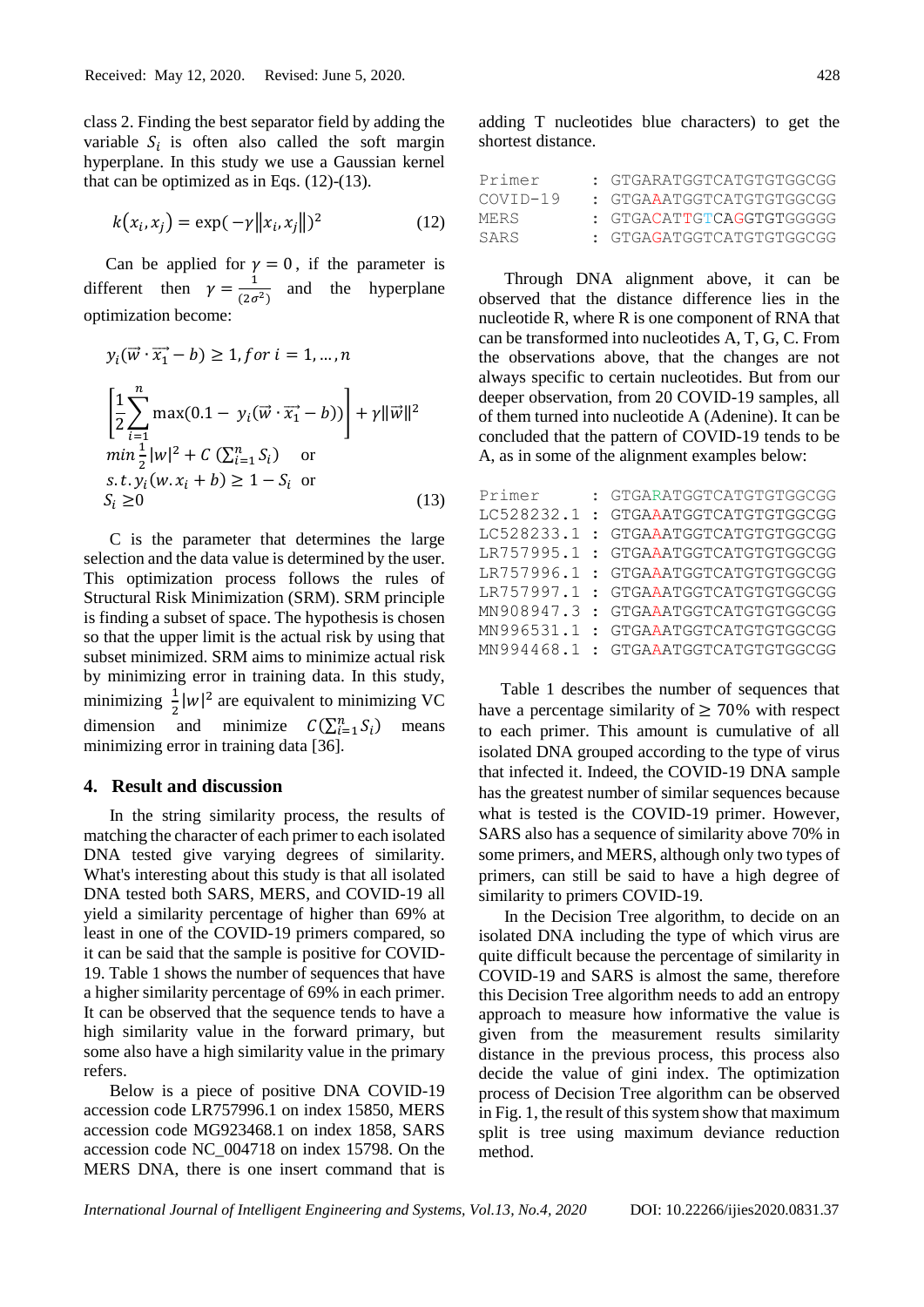| $\sim$ $\sim$ $\sim$<br>$10.0$ in each of the CO $\sqrt{11}$  |                       | ama wowu        |                 |
|---------------------------------------------------------------|-----------------------|-----------------|-----------------|
| <b>Primer</b>                                                 | <b>COV</b><br>$ID-19$ | MЕ<br><b>RS</b> | <b>SA</b><br>RS |
| $5 -$                                                         |                       |                 |                 |
| TGGGGYTTTACRGGTAAC<br>$CT-3'$ (Forward)                       | 80                    | 0               | 98              |
| $5^\circ$                                                     |                       |                 |                 |
| AACRCGCTTAACAAAGCA                                            | 26                    | 0               | 0               |
| CTC-3'(Reverse)<br>$5 -$                                      |                       |                 |                 |
| TAATCAGACAAGGAACTG<br>ATTA-3'(Forward)                        | 141                   | $\Omega$        | 151             |
| $5 -$                                                         |                       |                 |                 |
| CGAAGGTGTGACTTCCAT                                            | 14                    | 28              | 0               |
| G-3'(Reverse)                                                 |                       |                 |                 |
| $5 -$<br>GTGARATGGTCATGTGTG<br>GCGG-3' (Forward)              | 90                    | 2               | 86              |
| $5^\circ$                                                     |                       |                 |                 |
| CARATGTTAAASACACTA<br>TTAGCATA-'3 (Reverse)                   | $\theta$              | $\theta$        | $\Omega$        |
| $5^\circ$                                                     |                       |                 |                 |
| ACAGGTACGTTAATAGTT                                            | 122                   | 0               | 126             |
| AATAGCGT-3' (Forward)                                         |                       |                 |                 |
| $5^{\circ}$<br><b>ATATTGCAGCAGTACGCA</b><br>CACA-3' (Reverse) | 41                    | 0               | 1               |
|                                                               |                       |                 |                 |

Table 1. The number of DNA Sequence having similarity level ≥ 70% in each of the COVID-19 primer tested



Figure. 1 Optimization process of decision Tree algorithm

Discriminant analysis algorithms usually use a linear approach to determine which node belongs in which class. However, because the class needed in this study amounted to three, so the linear discriminant analysis is less precise in solving problems. We add the Wilks Lambda method to determine the independence variable used as input features of discriminant analysis. The test results using the Optimize Discriminant Analysis algorithm produce an accuracy rate of more than 98%. The optimization process of Discriminant Analysis algorithm can be observed in Fig. 2.

In K-NN algorithm, determining the value of K,



Figure. 2 Optimization process of discriminant analysis



Figure. 3 Optimization process of K-NN algorithm



if the sum of our classifications is even then we better use even K values, and vice versa if our total classifications are odd then we better use even K values because if it is not so, there is a possibility that we will not be optimal results from testing. In this study, we use  $K = 1$ , which is choosing 1 neighbor who have high proximity values with the node that we are comparing. The training result of K-NN can be observe in Fig. 3.

Similar to the Discriminant Analysis Algorithm, the SVM algorithm also provides results with low accuracy in linear SVM. The advantage of SVM, this method has a kernel that can be adjusted to the needs-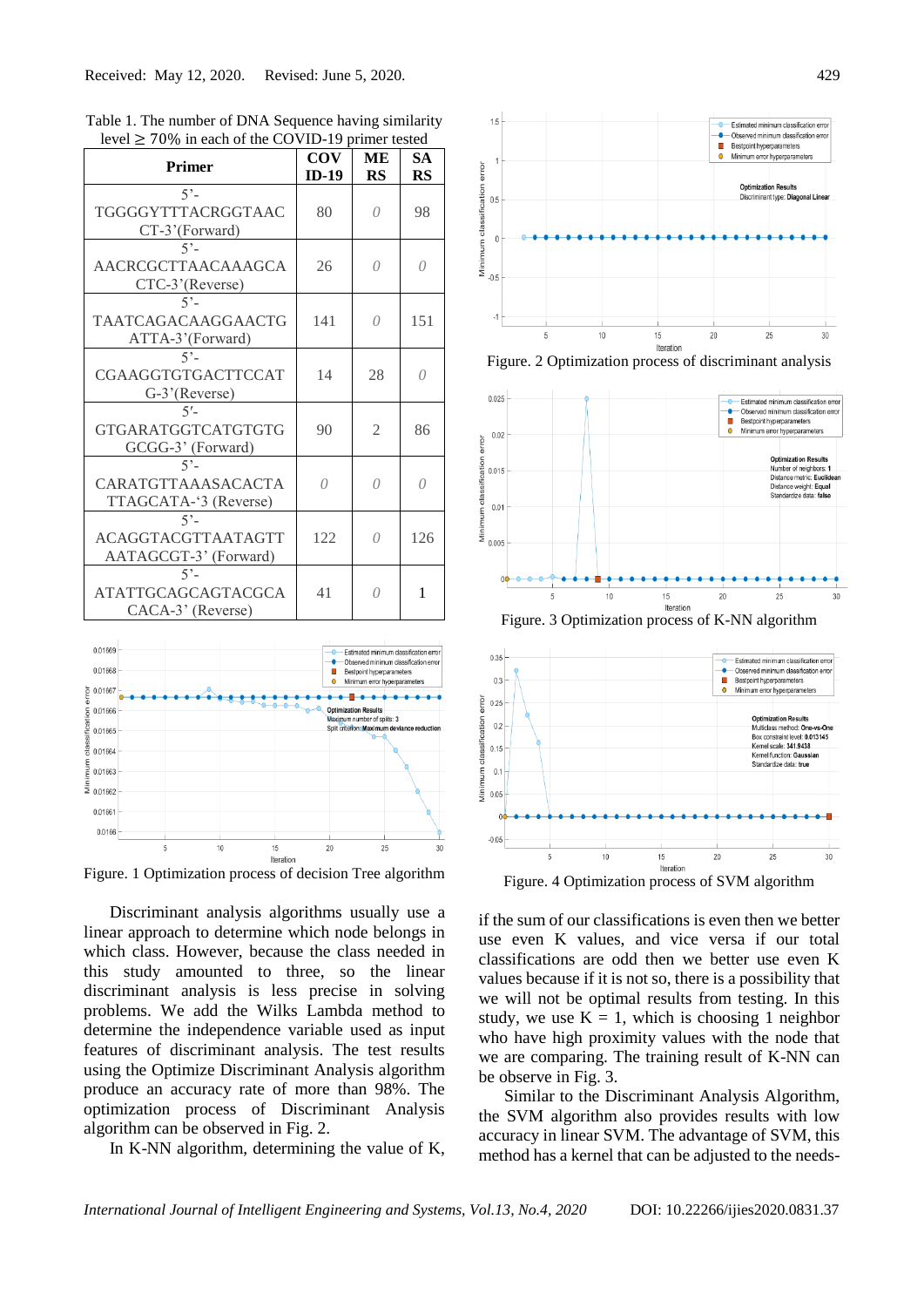

Figure. 5 Confusion matrix results of (the order of images from left to right) Opt. decision tree, Opt. discriminant analysis, Opt. K-NN, and Opt. SVM

| Table 2. Sensitivity, specificity, precision (Positive Predictive Value), and negative predictive value (NPV) values for |
|--------------------------------------------------------------------------------------------------------------------------|
| each class                                                                                                               |

| <b>Algorithm</b>            | <b>Class</b> | <b>Sensitivity</b> | <b>Specificity</b> | <b>Precision</b> | <b>NPV</b> |
|-----------------------------|--------------|--------------------|--------------------|------------------|------------|
| Opt. Decision Tree          | COVID-19     | 0.950              | 1.000              | 1.000            | 0.976      |
|                             | <b>SARS</b>  | 1.000              | 1.000              | 1.000            | 1.000      |
|                             | <b>MERS</b>  | 1.000              | 0.975              | 0.952            | 1.000      |
| Opt. Discriminant Analysis  | COVID-19     | 0.950              | 1.000              | 1.000            | 0.976      |
|                             | <b>SARS</b>  | 1.000              | 0.975              | 0.952            | 1.000      |
|                             | <b>MERS</b>  | 1.000              | 1.000              | 1.000            | 1.000      |
| Opt. K-Nearest Neighbors    | COVID-19     | 1.000              | 1.000              | 1.000            | 1.000      |
|                             | <b>SARS</b>  | 1.000              | 1.000              | 1.000            | 1.000      |
|                             | <b>MERS</b>  | 1.000              | 1.000              | 1.000            | 1.000      |
| Opt. Support Vector Machine | COVID-19     | 1.000              | 1.000              | 1.000            | 1.000      |
|                             | <b>SARS</b>  | 1.000              | 1.000              | 1.000            | 1.000      |
|                             | <b>MERS</b>  | 1.000              | 1.000              | 1.000            | 1.000      |

based on input data or the number of output classes desired. In the SVM optimization process, we tested several kernels to produce the best hyperplane. The optimization process to get the best hyperplane uses the SRM principle and considers the actual risk factor. Kernel testing can be observed in Fig. 4.

The validation process in this study uses the Cross-Validation approach with K as many as 10. In each of our tested optimization methods, we divided the data into two groups, 90% for training data and 10% for test data. Then our application will form the composition of the data randomly 10 times to test its accuracy. The test results showed that the optimization of the Decision Tree algorithm and Discriminant analysis each resulted in 1 data error prediction. In the Decision Tree, one data that should be DNA infected with COVID-19 is predicted to be DNA infected with MERS. Whereas in Discriminant Analysis, one data which should be DNA infected with COVID-19 is predicted to be DNA infected with SARS. Comparison of these data uses the COVID-19 primer, but instead, the error data is found in COVID-19, while MERS and SARS can be predicted well, this shows that the pattern on COVID-19 is still changing more.

In the SVM and K-NN algorithms, each data can be predicted well and produces 0 prediction errors. The confusion matrix of the four optimization algorithms can be observed in Fig. 5. From the confusion matrix in Fig. 5, the sensitivity, specificity, precision/Positive Prediction Value (PPV), and Negative Prediction Value (NPV) values can be calculated. Sensitivity values are obtained from correctly predicted data values divided by the amount of correct data in real conditions.

The specificity value is obtained from dividing correctly predicted data not the class divided by real data that is not the class. Then Precision is obtained from all data that is in the class and correctly predicted divided by the amount of true data that is predicted correctly and incorrectly. Calculating the value of sensitivity, specificity, precision, and NPV on a multi-class matrix is different from the calculation of a two-class matrix basically. In this case, when calculating the sensitivity value for the COVID-19 class, the MERS and SARS data will be considered True Negative (TN) data, as well as the calculations on MERS, and SARS. In Table 2, the sensitivity value for the COVID-19 class using the Decision Tree optimization algorithm is 0.95. A COVID-19 data is predicted to be wrong into MERS data, which causes the specificity and precision values in the MERS class to be imperfect. Whereas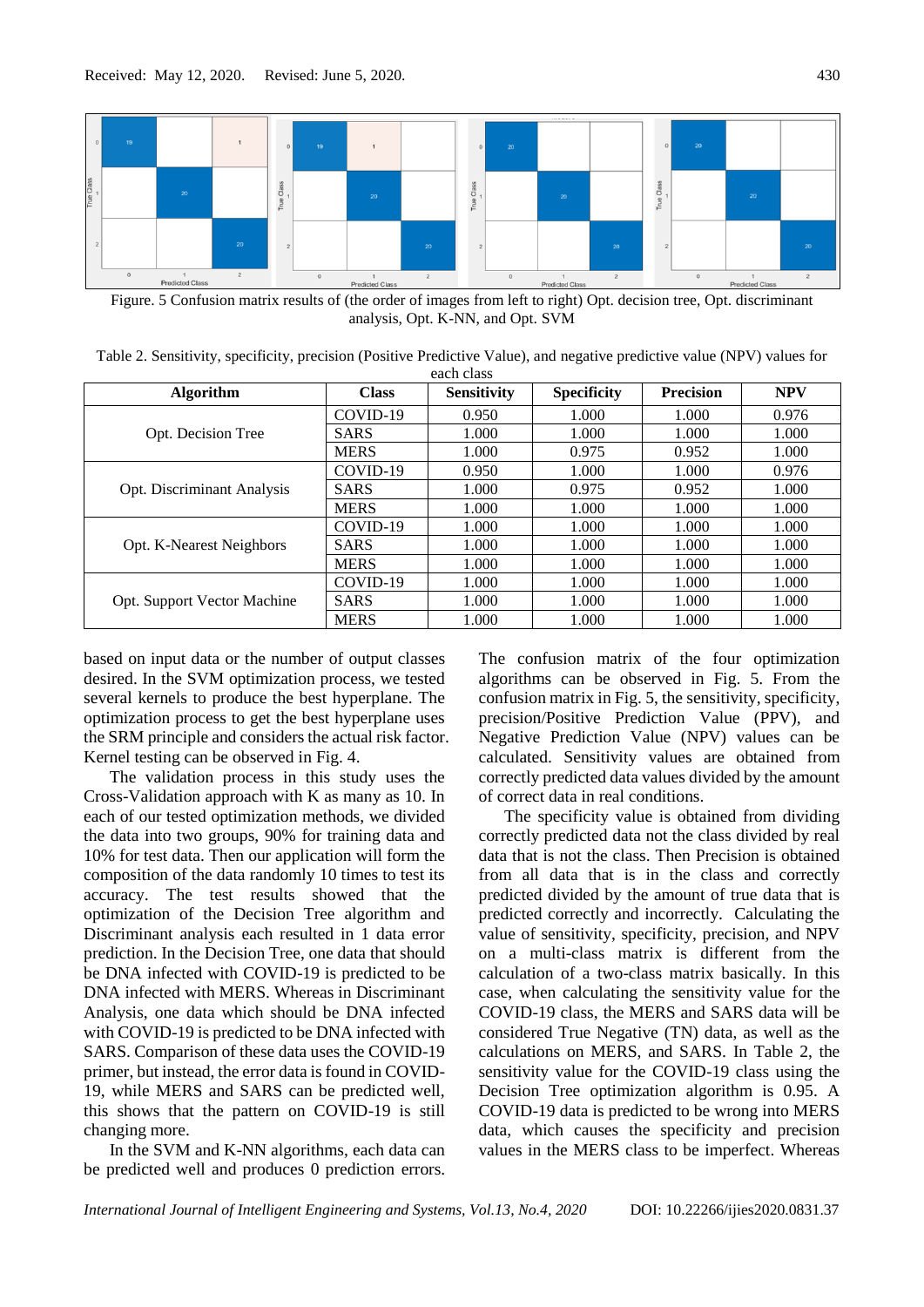

Covid-19 SARS MERS Fig. 6. The accuracy value of each class uses decision tree, discriminant analysis, K-NN, and SVM with optimization methods

in the Discriminant Analysis Optimization method, one member of the COVID-19 class is predicted to be wrong in the SARS class and also results in an imperfect precision and specificity value. For the K-NN and SVM Optimization methods, they can correctly predict data into each class. Fig. 6. is the accuracy value of each class for the tested methods.

## **5. Conclusion**

The similarity in DNA structure between COVID-19, MERS, and SARS is one of the obstacles in predicting samples that are actually infected with COVID-19. The DNA alignment method with Primer produces a positive value of COVID-19 in all MERS and SARS samples. Machine learning methods can help the prediction process by observing changes in the pattern of DNA alignment that are included as input features. The results of predictions show Optimization of SVM and KNN are able to predict 100% correctly, while optimization of Discriminant Analysis and Decision Tree produces an accuracy of 98.3%. The prediction error is precisely in the COVID-19 sample data, even though the Primer tested was the COVID-19 primer. This shows that the composition of DNA in COVID-19 samples is still diverse and there is a possibility that mutations will continue to occur. In the process of DNA alignment between COVID-19 Primer and isolated DNA samples, we analyzed that when tested with certain primers containing RNA 'R', the sequence in isolated DNA infected COVID-19 always becomes 'A'

#### **Conflicts of Interest**

The authors declare no conflict of interest

#### **Author Contributions**

Berlian Al Kindhi in this study contributed to the entire process of machine learning and data set processing and writing paper.

#### **Acknowledgments**

This research is partially funded by the Institut Teknologi Sepuluh Nopember for research grants No. 853/PKS/ ITS/2020.

#### **References**

- [1] T. Lupia, S. Scabini, S. M. Pinna, G. D. Perri, F. G. Rosa and S. Corcione, "2019 novel coronavirus (2019-nCoV) outbreak: A new challenge", *Journal of Global Antimicrobial Resistance*, Vol. 21, pp. 22-27, 2020.
- [2] M. A. Shereen, S. Khan, A. Kazmi, N. Bashir and R. Siddique, "COVID-19 infection: Origin, transmission, and characteristics of human coronaviruses", *Journal of Advanced Research*, Vol. 24, pp. 91-98, 2020.
- [3] J. A. Al-Tawfiq and P. Gautret, "Asymptomatic Middle East Respiratory Syndrome Coronavirus (MERS-CoV) infection: Extent and implications for infection control: A systematic review", *Travel Medicine and Infectious Disease*, Vol. 27, pp. 27-32, 2019.
- [4] P. B. Tim Smith, P. Jennifer Bushek and P. Tony Prosser, "COVID-19 Drug Therapy – Potential Options, Clinical Drug Information", *Clinical Drug Information, Clinical Solutions*, 2020.
- [5] C. Sohrabi, Z. Alsafi, N. O'Neill, M. Khan, A. Kerwan, A. Al-Jabir, C. Iosifidis and R. Agha, "World Health Organization declares global emergency: A review of the 2019 novel coronavirus (COVID-19)", *International Journal of Surgery*, Vol. 76, pp. 71-76, 2020.
- [6] B. A. Kindhi and T. A. Sardjono, "Pattern Matching Performance Comparisons as Big Data Analysis Recommendations for Hepatitis C Virus (HCV) Sequence DNA", In: *Proc. of the 3rd International Conference on Artificial Intelligence, Modelling and Simulation (AIMS)*, Kota Kinabalu, Malaysia, 2015.
- [7] B. A. Kindhi, T. A. Sardjono, M. H. Purnomo and G. J. Verkerke, "Hybrid K-means, fuzzy Cmeans, and hierarchical clustering for DNA hepatitis C virus trend mutation analysis", *Expert Systems with Applications*, Vol. 121, pp. 373-381, 2019.
- [8] N. E. I. Karabadji, I. Khelf, H. Seridi, S. Aridhi, D. Remond, and W. Dhifli, "A data sampling and attribute selection strategy for improving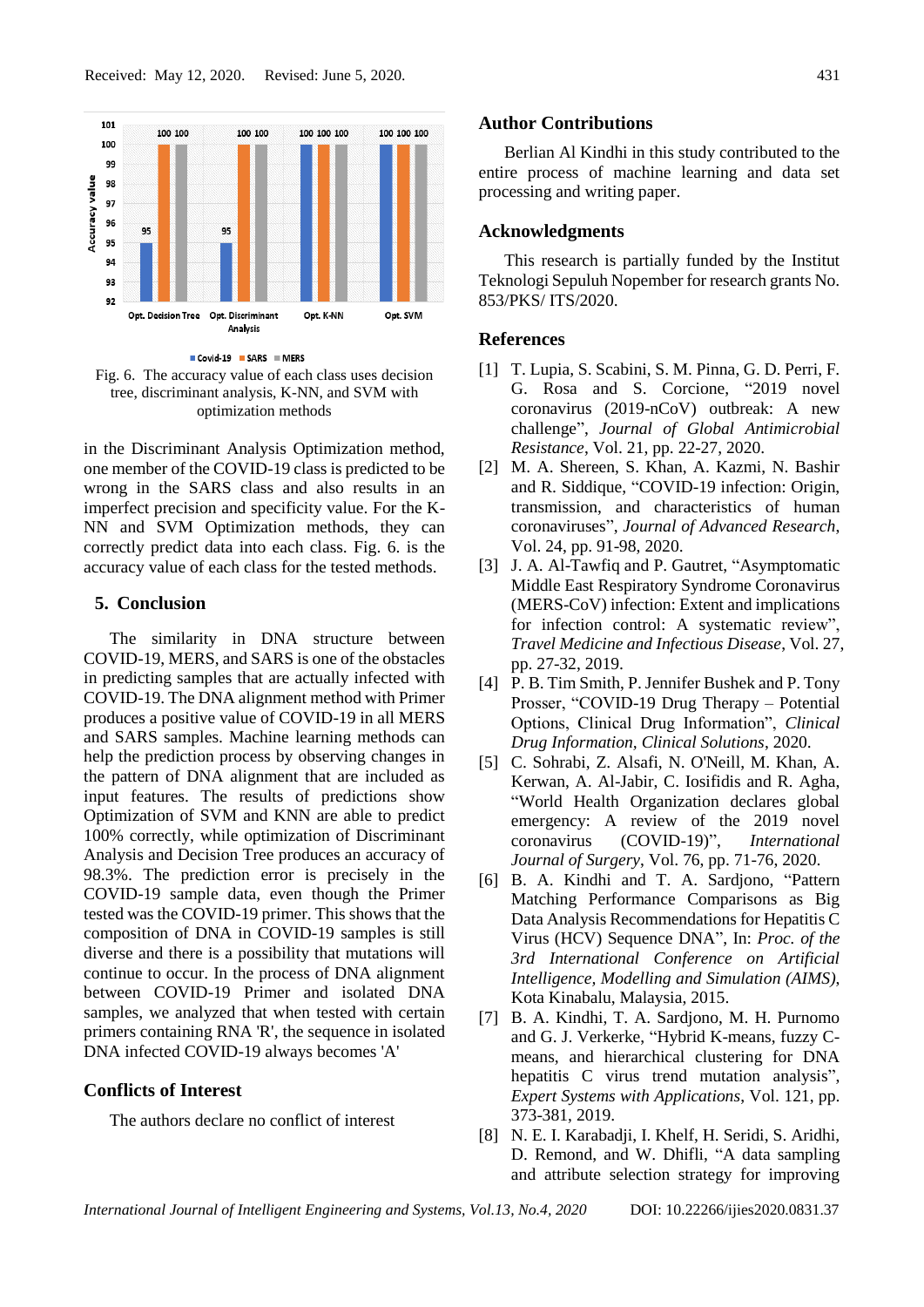decision tree construction", *Expert Systems with Applications*, Vol. 129, pp. 84-96, 2019.

- [9] G. A. Kundakçi, M. Yılmaz, and M. KaanSözmen, "Determination of the costs of falls in the older people according to the decision tree model", *Archives of Gerontology and Geriatrics*, Vol. 87, p. 104007, 2020.
- [10] A. C. Hillar, L. C. Donna, B. Charles, and M. M. Heather, "Using decision trees to understand the influence of individual- and neighborhood-level factors on urban diabetes and asthma", *Health & Place*, Vol. 58, p. 102119, 2019.
- [11] M. M.Ghiasi, S. Zendehboudi, and A. A. Mohsenipour, "Decision tree-based diagnosis of coronary artery disease: CART model", *Computer Methods and Programs in Biomedicine*, Vol. 192, p. 105400, 2020.
- [12] J. Obregon, A. Kim, and J.-Y. Jung, "RuleCOSI: Combination and simplification of production rules from boosted decision trees for imbalanced classification", *Expert Systems with Applications*, Vol. 126, pp. 64-82, 2019.
- [13] C. L. M. Morais, K. M. G. Lima, and F. L. Martin, "Uncertainty estimation and misclassification probability for classification models based on discriminant analysis and support vector machines", *Analytica Chimica Acta*, Vol. 1063, pp. 40-46, 2019.
- [14] Y. R. Y. Fang, "Supervised discrete cross-modal hashing based on kernel discriminant analysis", *Pattern Recognition*, Vol. 98, No. 1, p. 107062, 2020.
- [15] S. Yang, J. Bian, Z. Sun, L. Wang, H. Zhu, H. Xiong, and Y. Li, "Early Detection of Disease Using Electronic Health Records and Fisher's Wishart Discriminant Analysis", *Procedia Computer Science*, Vol. 140, No. 1, pp. 393-402, 2018.
- [16] Z. Jing, G. Wang, S. Zhang, and C. Qiu, "Building Tianjin driving cycle based on linear discriminant analysis", *Transportation Research Part D: Transport and Environment*, Vol. 53, pp. 78-87, 2017.
- [17] Q. Ye, L. Fu, Z. Zhang, H. Zhao, and M. Naiem, "Lp- and Ls-Norm Distance Based Robust Linear Discriminant Analysis", Neural Networks, Vol. 105, No. 1, pp. 393-404, 2018.
- [18] V. C. K. Al-Dulaimi, K. Nguyen, J. Banks, and I. Tomeo-Reyes, "Benchmarking HEp-2 specimen cells classification using linear discriminant analysis on higher order spectra features of cell shape", *Pattern Recognition Letters*, Vol. 1251, pp. 534-541, 2019.
- [19] R. K. Das, A. B. Manam, and S. R. M. Prasanna, "Exploring kernel discriminant analysis for

speaker verification with limited test data", *Pattern Recognition Letters*, Vol. 98, pp. 26-31, 2017.

- [20] Y. Shao, G. Gao, and C. Wang, "Nonlinear discriminant analysis based on vanishing component analysis", *Neurocomputing*, Vol. 218, pp. 172-184, 2016.
- [21] S. B. Chen, Y. L. Xu, C. H. Q. Ding, and B. Luo, "A Nonnegative Locally Linear KNN model for image recognition", *Pattern Recognition*, Vol. 83, pp. 78-90, 2018.
- [22] J. Xiao, "SVM and KNN ensemble learning for traffic incident detection", *Physica A: Statistical Mechanics and its Applications*, Vol. 517, pp. 29-35, 2019.
- [23] G. Bhattacharya, K. Ghosh, and A. S. Chowdhury, "Granger Causality Driven AHP for Feature Weighted kNN", *Pattern Recognition*, Vol. 66, p. 4250436, 2017.
- [24] J. N. Myhre, K. Ø. Mikalsen, S. Løkse, and R. Jenssen, "Robust clustering using a kNN mode seeking ensemble", *Pattern Recognition*, Vol. 76, pp. 491-505, 2018.
- [25] C. D. S. Zheng, "A group lasso based sparse KNN classifier", *Pattern Recognition Letters*, Vol. 131, pp. 227-233, 2020.
- [26] N. Liu, X. Xu, Y. Li, and A. Zhu, "Sparse representation based image super-resolution on the KNN based dictionaries", *Optics & Laser Technology*, Vol. 110, pp. 135-144, 2019.
- [27] B. Lin, X. Wei, and Z. Junjie, "Automatic recognition and classification of multi-channel microseismic waveform based on DCNN and SVM", *Computers & Geosciences*, Vol. 123, pp. 111-120, 2019.
- [28] T. I. Dhamecha, A. Noore, R. Singh, and M. Vatsa, "Between-subclass piece-wise linear solutions in large scale kernel SVM learning", *Pattern Recognition*, Vol. 95, pp. 173-190, 2019.
- [29] D. Zhang, L. Jiao, X. Bai, S. Wang, and B. Hou, "A robust semi-supervised SVM via ensemble learning", *Applied Soft Computing*, Vol. 65, pp. 632-643, 2018.
- [30] R. Sundar and M. Punniyamoorthy, "Performance enhanced Boosted SVM for Imbalanced datasets", *Applied Soft Computing*, Vol. 83, p. 105601, 2019.
- [31] U. Khan, L. Schmidt-Thieme, and A. Nanopoulos, "Collaborative SVM classification in scale-free peer-to-peer networks", *Expert Systems with Applications*, Vol. 691, pp. 74-86, 2017.
- [32] Gene Bank, 10 2 2020. [Online]. Available: https://www.ncbi.nlm.nih.gov/genbank/sarscov-2-seqs/.